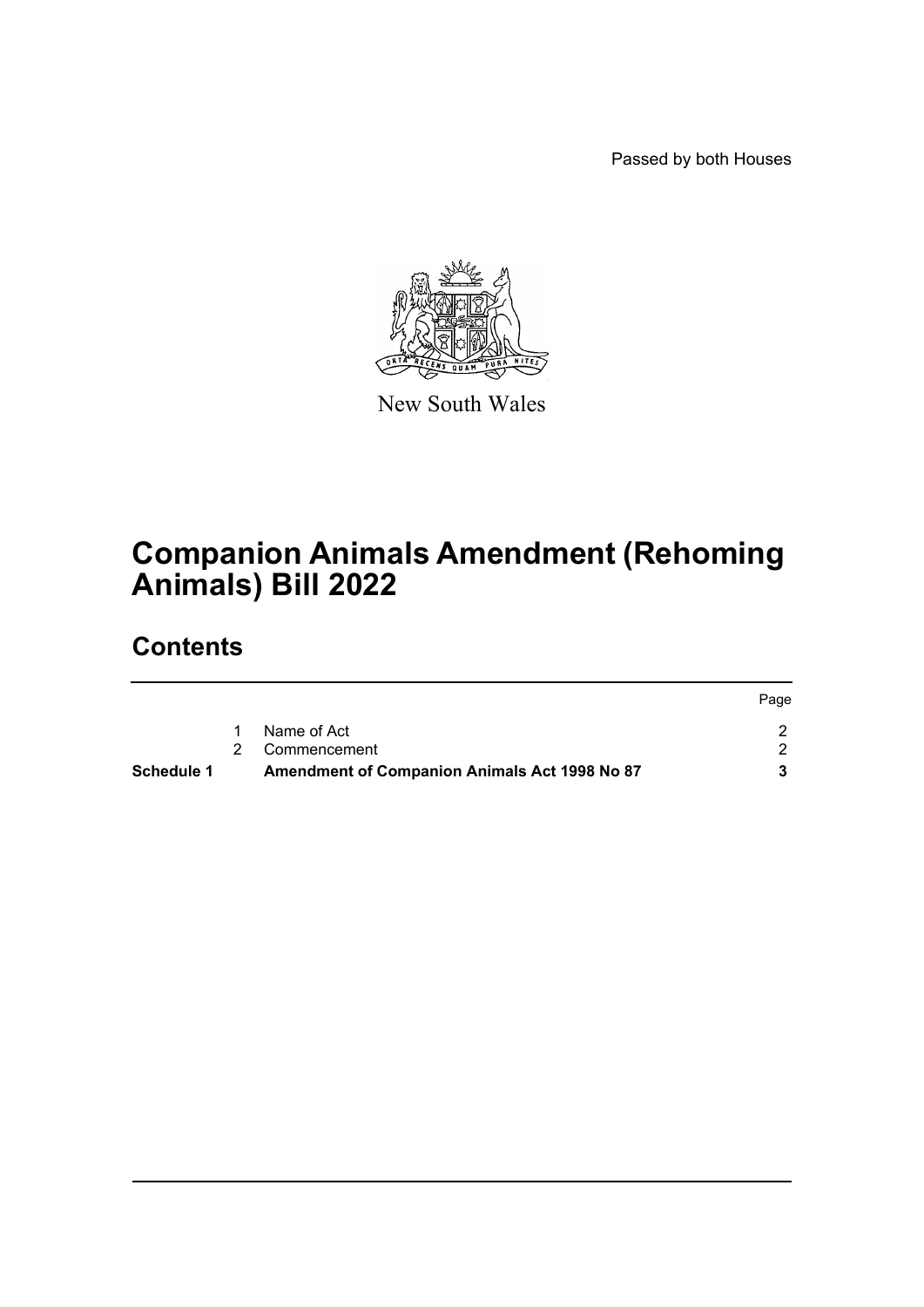*I certify that this PUBLIC BILL, which originated in the LEGISLATIVE COUNCIL, has finally passed the LEGISLATIVE COUNCIL and the LEGISLATIVE ASSEMBLY of NEW SOUTH WALES.*

*Legislative Council 2022* *Clerk of the Parliaments*

New South Wales

# **Companion Animals Amendment (Rehoming Animals) Bill 2022**

Act No , 2022

An Act to amend the *Companion Animals Act 1998* to set out actions a council must take towards rehoming a seized or surrendered animal; and for related purposes.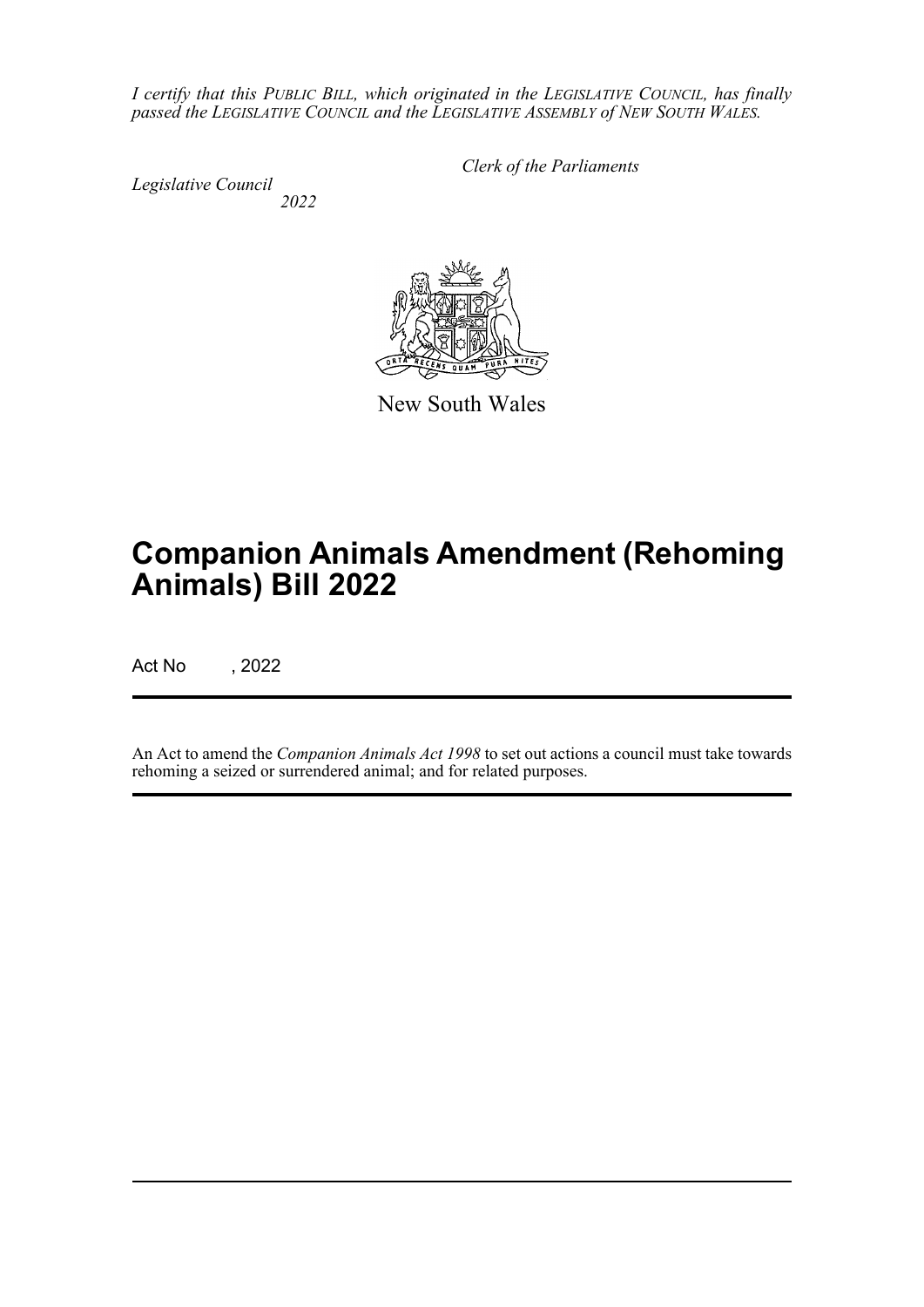### <span id="page-2-0"></span>**The Legislature of New South Wales enacts—**

#### **1 Name of Act**

This Act is the *Companion Animals Amendment (Rehoming Animals) Act 2022*.

#### <span id="page-2-1"></span>**2 Commencement**

This Act commences on the date of assent to this Act.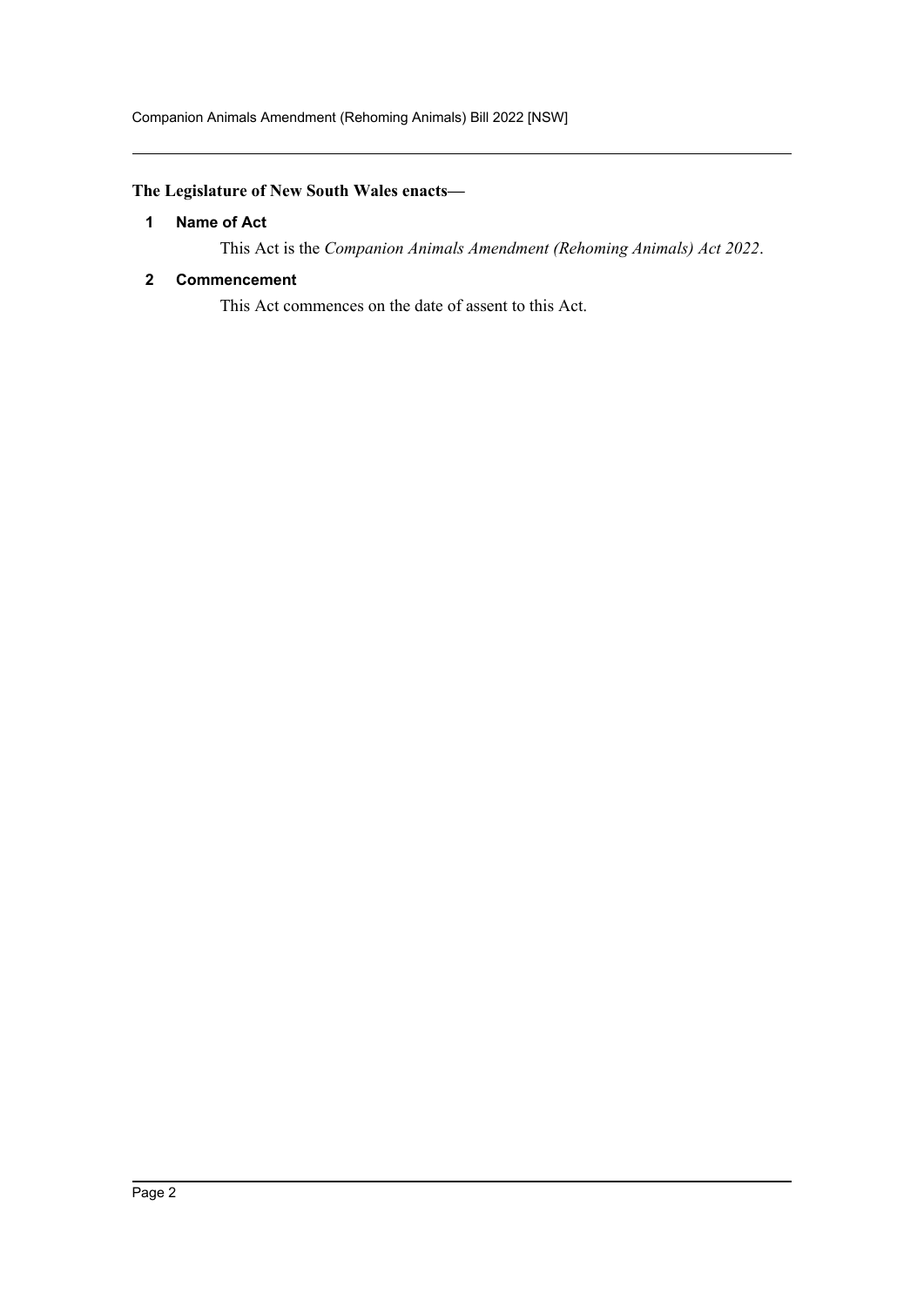### <span id="page-3-0"></span>**Schedule 1 Amendment of Companion Animals Act 1998 No 87**

#### **Section 64B**

Insert after section 64A—

#### **64B Rehoming seized or surrendered animals**

- (1) A council must, before taking action under section 64 or 64A to destroy a seized or surrendered animal—
	- (a) give written notice to at least 2 rehoming organisations that the animal is available for rehoming, and
	- (b) take reasonable steps to advertise on a webpage or through a social media platform that the animal is available for rehoming.
- (2) The notice given under subsection  $(1)(a)$  must specify the period of time, not less than 7 days from the date the notice is given, during which the animal is available for rehoming.
- (3) If a rehoming organisation, whether or not the organisation was given written notice under subsection  $(1)(a)$ , gives the council written notice that it is able to rehome an animal, the council must—
	- (a) not destroy the animal, and
	- (b) make arrangements for the collection of the animal.
- (4) Subsection (3) does not apply if the rehoming organisation fails to take custody of the animal within—
	- (a) 7 days of giving the written notice, or
	- (b) a longer period agreed in writing between the council and the organisation.
- (5) A council must keep the following records—
	- (a) for an animal rehomed under this section—a record identifying the animal,
	- (b) for an animal destroyed under section 64 or 64A—
		- (i) a record identifying the animal, and
		- (ii) the actions the council took under this section to rehome the animal.
- (6) The Departmental Chief Executive may issue guidelines about the giving of information regarding animals rehomed under this section or destroyed under section 64 or 64A to the Departmental Chief Executive or the public, or both.
- (7) A council must comply with the Departmental Chief Executive's guidelines.
- (8) This section does not apply to an animal that, in the opinion of a veterinary practitioner, is so severely injured, so diseased or in such a physical condition that it is cruel to keep the animal alive.